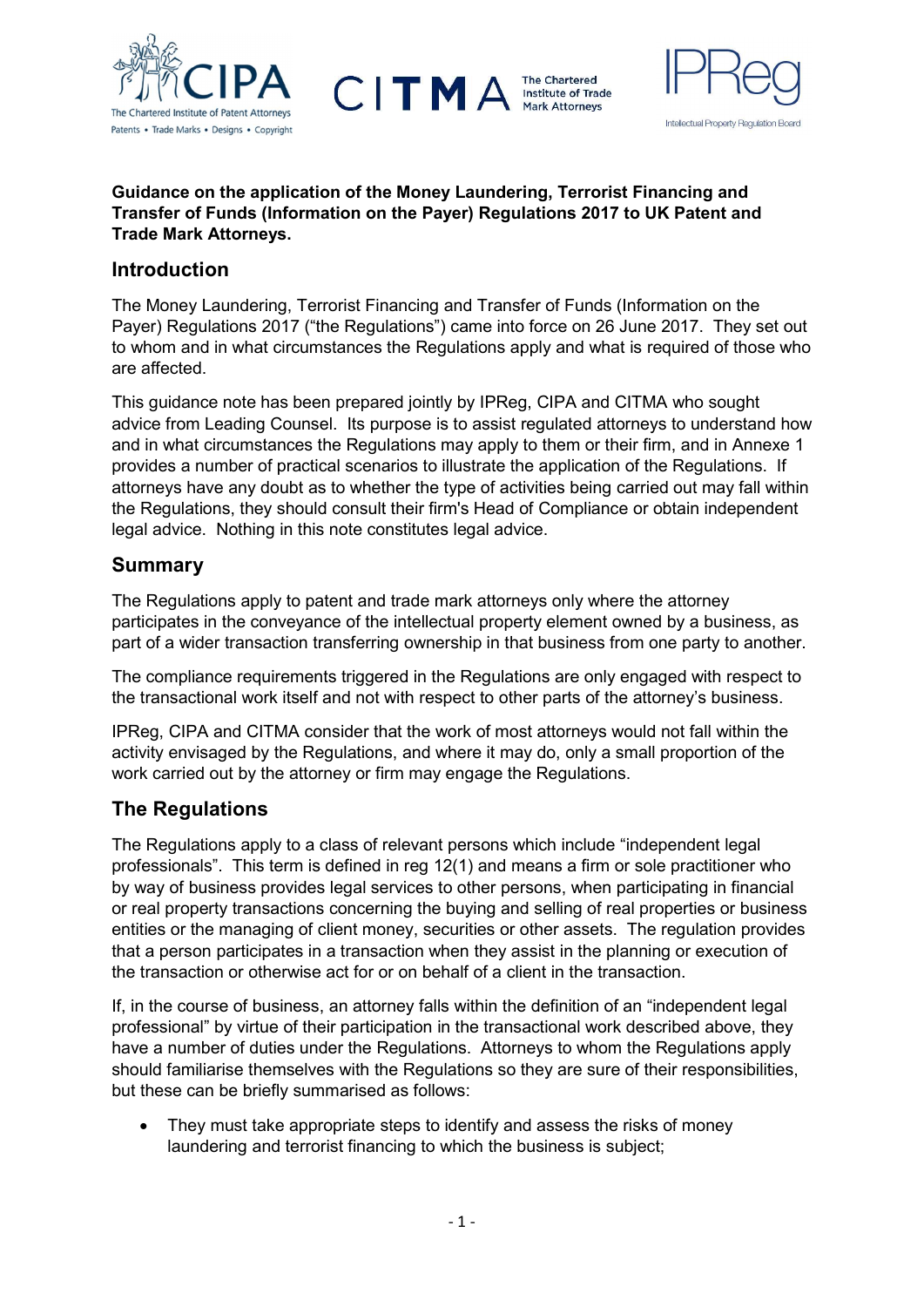- They must establish, maintain, review and record policies, controls and procedures to mitigate and manage effectively the risks of money laundering and terrorist financing identified in any risk assessment undertaken by the relevant person and ensure that they are applied to subsidiaries and branches;
- They must establish and maintain internal controls including the appointment of a compliance officer and the screening of employees;
- They must implement and record anti-money laundering and counter terrorist financing training;
- They must apply and record customer due diligence measures in a wide range of prescribed circumstances and consider whether to make a disclosure under the Terrorism Act 2000 or the Proceeds of Crime Act 2002;
- They must apply enhanced customer due diligence measures in cases where there is a high risk of money laundering or terrorist financing.

# The work caught by the Regulations

Not all work of a Patent or Trade Mark Attorney will be caught by the Regulations and so the requirements set out in the Regulations may not apply to many attorneys. IPReg, CIPA and CITMA following an in-depth analysis with Counsel consider that in fact, very little of the usual type of business activities undertaken by regulated attorneys will require engagement with the Regulations. For money laundering checks to be required, all of the following matters must apply:

- 1. The firm or sole practitioner must provide by way of business, legal services to another; and
- 2. They must do so when participating in financial (or real property) transactions, where "participating" means:
	- a. Assisting in the planning or execution of the transaction; or
	- b. Otherwise acting for or on behalf of a client in the transaction; and
- 3. The financial (or real property) transactions must concern:
	- a. The buying and selling of real property or business entities; or
	- b. The managing of client money, securities or other assets.

In practical terms, the Regulations will apply where an attorney advises on intellectual property matters as part of a wider transaction transferring property in a business from one party to another, or effects the conveyance of the intellectual property element of the transaction and in doing so assists in its execution. The advice provided might be on questions of legal title to the intellectual property, the validity of it, the mechanism or transfer of it, effecting the transfer itself and recording and registering it. By providing this advice, the attorney has assisted in the planning of the transaction and so would be caught by the Regulations even if their role in the transaction could be considered minor. However, the regulations would not apply where the intellectual property advised on is not part of the business entity being conveyed.

An attorney need only comply with the anti-money laundering and counter terrorist financing duties set out in the Regulations when engaging in the activity which is caught by the Regulations; they need not carry out all the required checks and activities when the work they are undertaking does not fall within the activities of an "independent legal professional" as defined in the Regulations. It is the view of IPReg, CIPA and CITMA that as the work conducted by patent and trade mark attorneys in this context operates as part of a wider transaction carried out by third party lawyers, patent and trade mark attorneys are entitled to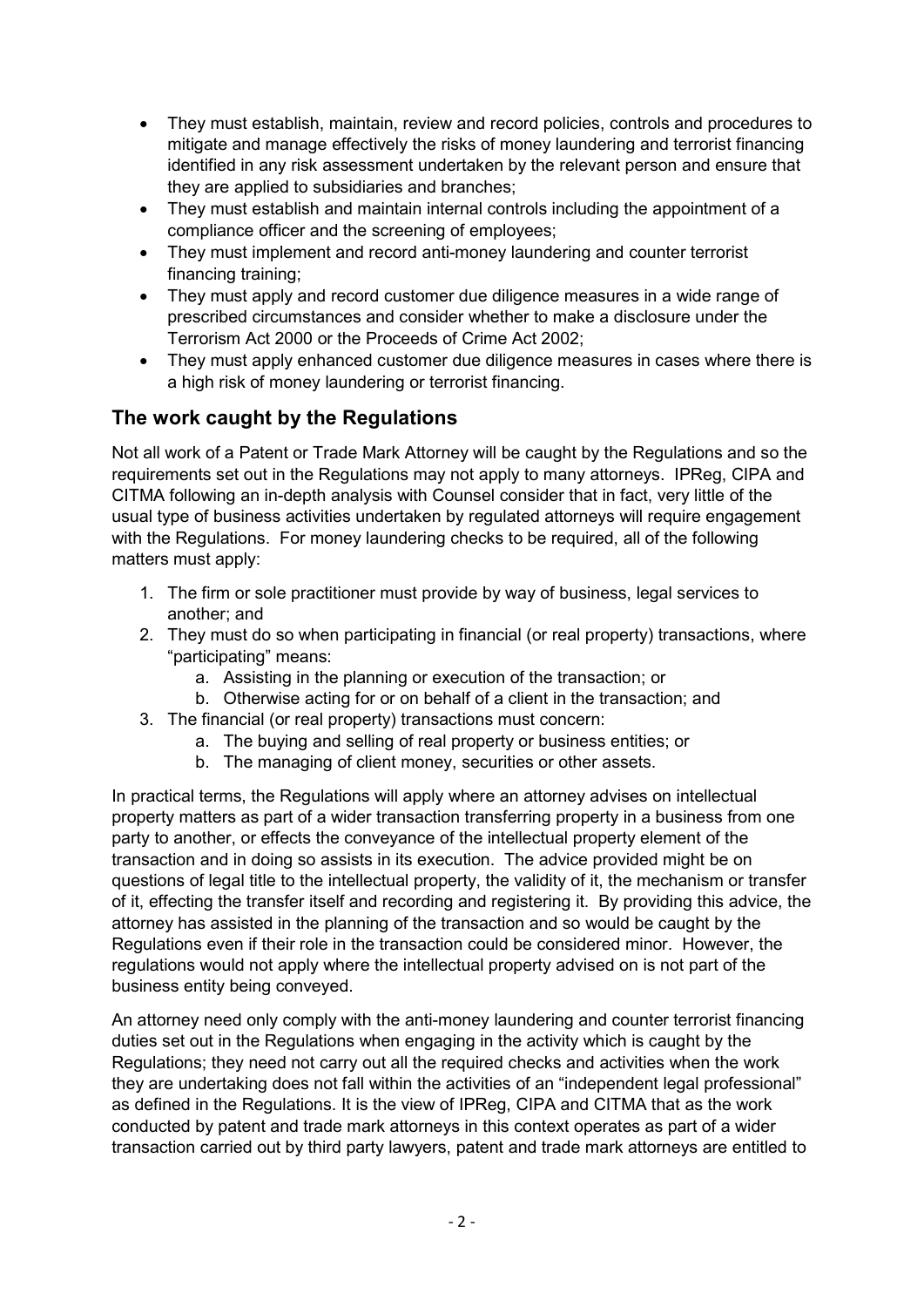place reliance on the client due diligence of those third parties to the extent that simplified money laundering checks may be sufficient.

The extent to which an attorney must make due enquiry as to whether an apparently 'freestanding' IP transaction may fall within the transactional work caught by the Regulations will depend on the facts of each case. It is difficult to see how an attorney can participate in a financial transaction to buy or sell a business entity if they do not know that the transactional work has any connection with such an underlying financial transaction. However, the attorney should not deliberately shut their eyes to the obvious and should always ensure they have carried out appropriate client due diligence.

They will need to consider the risks presented by one-off client relationships involving simple transactions and should consider common risk criteria and risk categories such as client risk, transaction risk, delivery channel risk and geographical risk in assessing and managing antimoney laundering and counter terrorist financing obligations.

While attorneys are not under a duty to 'investigate' their clients, it would be insufficient for an attorney to know so little about the circumstances of the transaction that a risk assessment was not possible. Some initial assessment will always be required, even where an attorney considers that anti money laundering obligations may not apply to them or their firm. This is because it is incumbent upon the attorney to continually ensure that their services or those of their firm are not being misused by criminals regardless of whether obligations imposed by specific Regulations apply.

Annexe 1 to this guidance provides examples of scenarios which do or do not require money laundering checks. This list is not exhaustive and attorneys should always consider the facts of each individual case when deciding whether the regulations apply. If in doubt, attorneys should consult their firm's Head of Compliance or seek independent legal advice.

# Managing client money

A patent or trade mark attorney would not normally hold any client money for the purpose of transactional work. Ordinarily, the only client money held by a trade mark or patent attorney would be money paid on account for fees or money paid in advance for disbursements directly relating to the provision of the legal service to be provided.

Any client money held by a trade mark or patent attorney is subject to Rule 11 of IPReg's Rules of Conduct and IPReg's Guidance Note on Rule 11 issues in September 2015.

The mere holding on trust of client money by Patent or Trade Mark attorneys where that money is paid in anticipation of legal work to be carried out or disbursements paid, would not be caught by the Regulations. However, an attorney should always consider whether the Proceeds of Crime Act ("POCA") may apply and ensure that they have carried out appropriate client due diligence and have robust systems in place for ongoing monitoring.

## Supervisory Authority

A Supervisory Authority for the purpose of the Regulations, is a body that must effectively monitor those persons in its sector to whom the Regulations apply. It must take necessary measures for the purpose of securing compliance by such persons who fall within its professional sector. Not all professional sectors to whom the Regulations may apply, require a Supervisory Authority.

In considering whether it was necessary or appropriate to establish a Supervisory Authority for the regulated Intellectual Property sector, IPReg, CIPA and CITMA considered the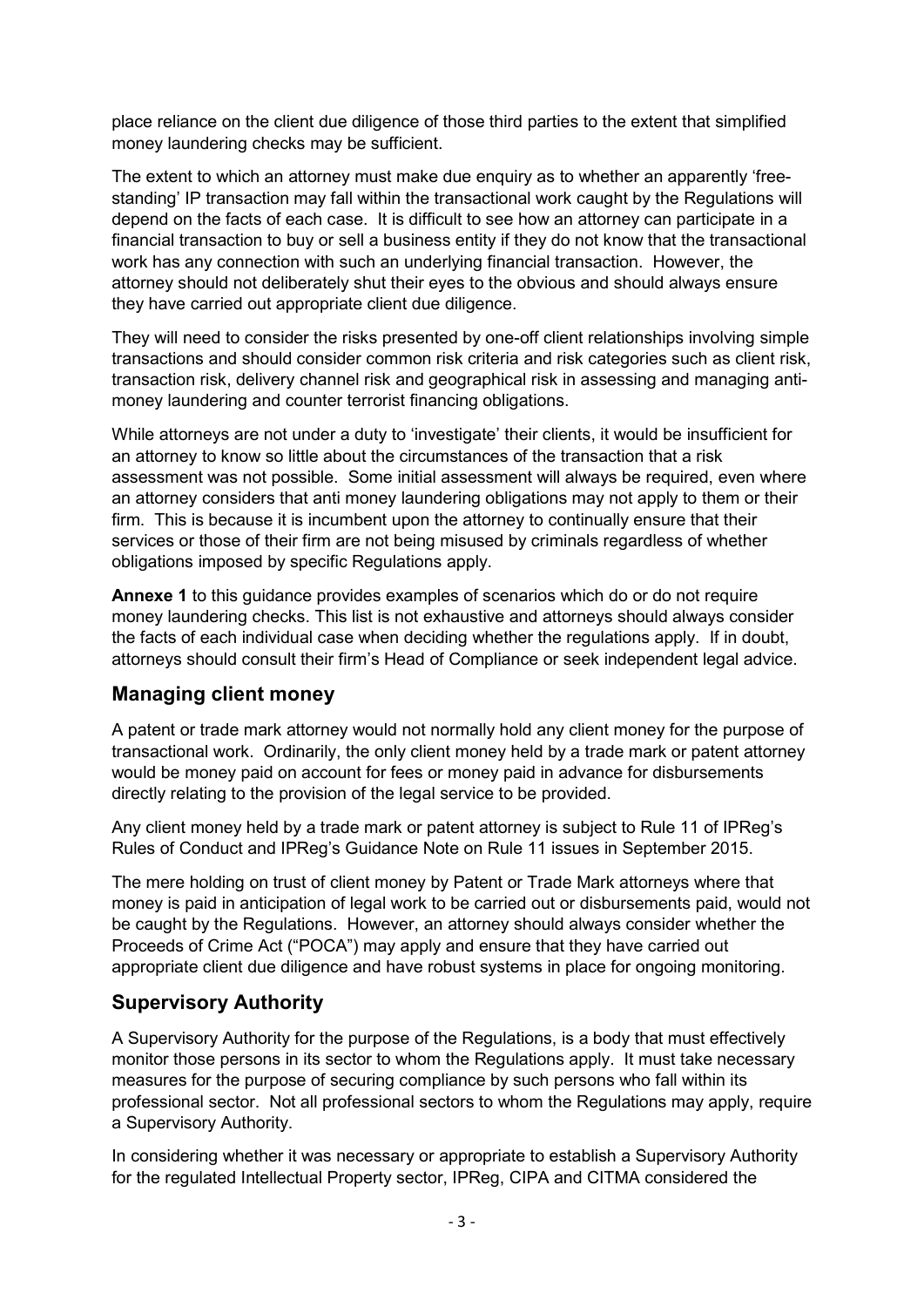approach of HM Treasury and the Office for Professional Body Anti-Money Laundering Supervision ("OPBAS"). Those bodies, in correspondence, have clarified that the question of whether a Supervisory Authority is required in any given professional sector is determined by the degree of risk of money laundering or terrorist financing arising from the work carried out in the sector, the complexity of measures required to combat such risk and the appropriateness of a particular body to assume the supervisory role.

IPReg, CIPA and CITMA considered carefully whether a Supervisory Authority was necessary or desirable for the regulated Intellectual Property Sector. Given the extent to which the work of some attorneys engages reg 12(1) and the limited risks of money laundering and terrorist financing arising from that work, IPReg, CIPA and CITMA considered that it was not necessary or desirable to establish a Supervisory Authority at this time. This will be kept under review and the position may change if ongoing risk assessments warrant the formation of such a body.